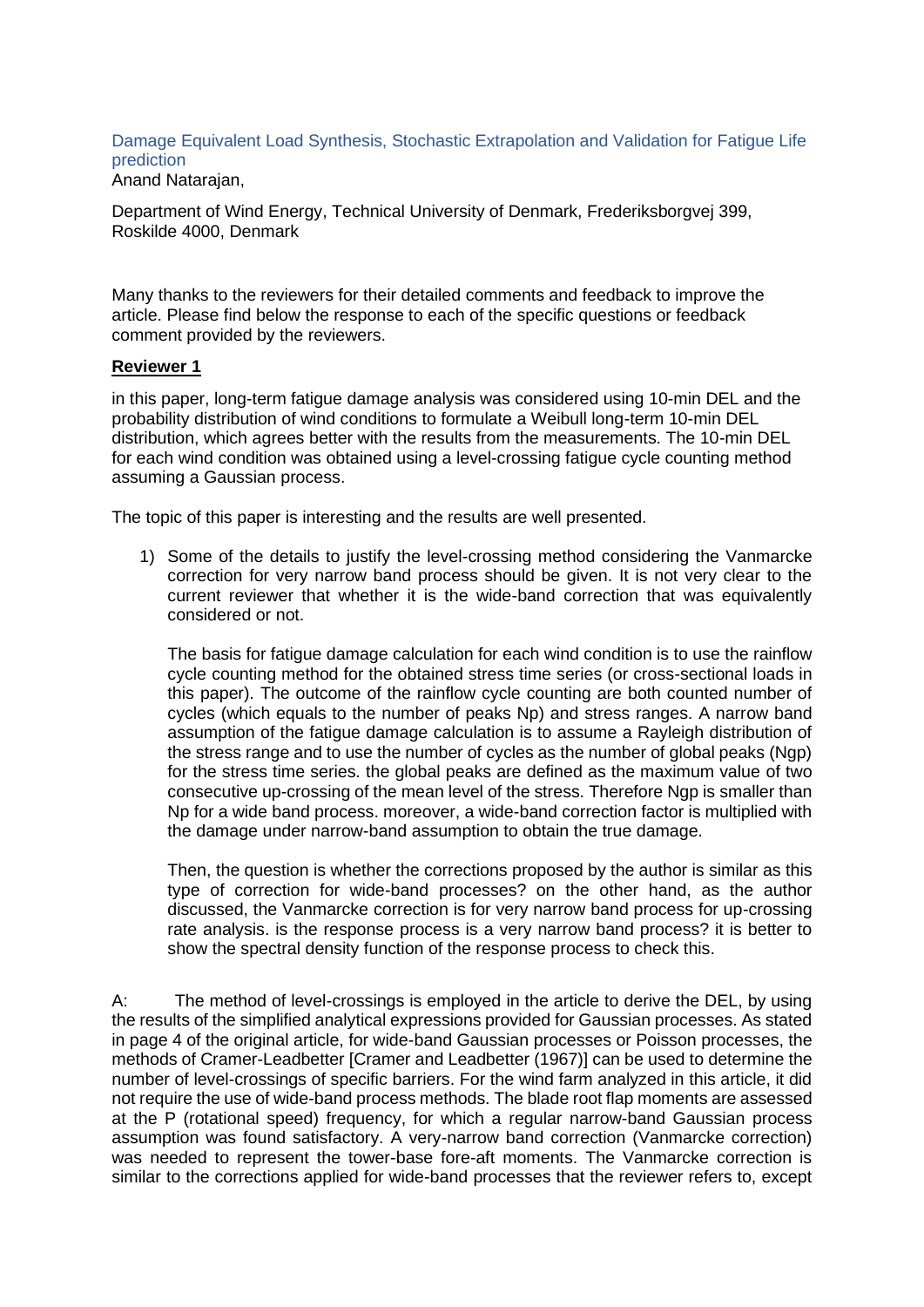that it is used to restrict the number of peaks crossing a given level. The  $\alpha$  parameter in the Vanmarcke equation controls this and as described in the paper, this parameter is taken to approach unity for highly damped systems. This is needed to account for the reduced energy of the spectrum of tower base fore-aft moment due to the high damping present during turbine operation. This is also explained in page 7 of the original article. This implies that the energy in the spectrum at the first natural frequency is significantly low. A sentence clarifying this is now added to section 4.2. A spectrum of blade flap moment and tower base moment without marked frequencies is shown in the revised manuscript, as requested, which shows that the first peak in the tower fore-aft moment spectrum is much lower than the corresponding peak in the blade flap moment spectrum.

2) It can be discussed whether the Vanmarcke correction is relevant for fatigue damage calculation. in principle, for fatigue damage calculation, one has to consider all the stress peaks. however, for extreme value analysis, one should consider independent peaks in order to impose the Poisson assumption for extreme value prediction, as a result, one may use this correction method.

A: While it is correct that for fatigue damage computations, all stress peaks must be considered, the Vanmarcke correction provides a constraint to the upcrossings of the Gaussian process and does not neglect any upcrossing. The Vanmarcke formula essentially corrects the number of upcrossings of the Gaussian process with lowered energy content as characterizing a highly damped dynamic system. This correction can also be used to identify extreme loads of highly damped dynamical systems.

3) Another question is whether this Vanmarcke correction is used for the measured data? On the other hand, one may also check the use of SN-curves, with one-slope or twoslope curves. wind turbine response might have large moderate frequency loads plus very small high frequency loads. as a result, the number of high-frequency cycles is very large, but the amplitudes are small. therefore they might be very important for fatigue damage calculation.

A: The Vanmarcke correction is used to compute the DELs using the measured 10-minute load statistics (std. deviation, min, max) and the resulting computed DEL is compared with the measured DEL to validate the result in Fig. 10 of the original paper. The use of two slope SN curves is relevant for the tower and may result in higher-damage for high frequency loads. However, the measured DEL for the tower of the instrumented turbine was computed at a slope  $= 4$  and that was also used in the computed DEL using the Vanmarcke correction. This explanation has been added in to section 4.2.

4) Figure 3: What is the main reason for the scatter for a given mean wind speed? because of a different turbulence?

A: This is correct. Figure 3 represents the 10-minute DELs over different wind turbulence intensities encountered by the wind turbine over a year. The reasons for the varying wind turbulence are due to the wake situations prevalent in a given wind direction, as well as atmospheric effects.

5) The main difference between figure 4 and figure 3 are for the wind speeds larger than the rated value. the simulated results seem to show a larger scatter. it will be interesting to look at the reasons. Do you have the same measured wind and wave conditions in your simulations?

A: Measured wind conditions are used in this study and Fig. 3 shows the measured loads obtained at different measured wind conditions. There are no wave conditions used as these wind turbines are mounted on gravity based foundations, which are assumed rigid. Figure 4 shows the results of twelve aeroelastic simulations at each mean wind speed bin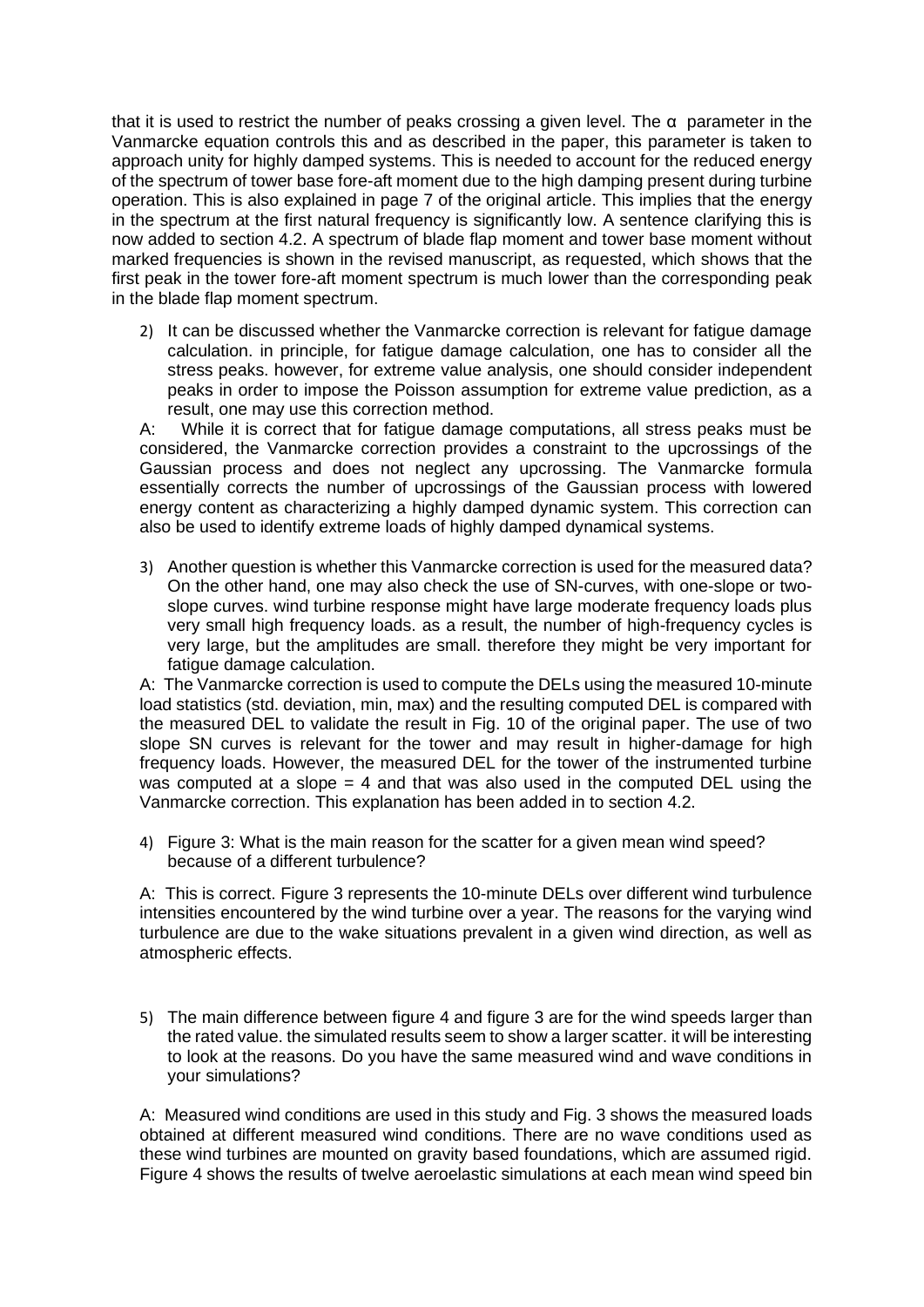over all IEC turbulence classes (Class A, B, C). The scatter observed in Fig. 4 is due to the different turbulence levels and due to the random seed of turbulence used. However in Figure 3, there are much fewer measurements obtained at the higher mean wind speeds as compared to the lower mean wind speeds. Further at higher mean wind speeds, the wake effects are reduced due to the lower thrust in the upstream wind turbine and therefore the effective turbulence seen by the measurement turbine is also smaller. These two factors reduce the scatter at higher mean wind speeds in Fig. 3. This reduced turbulence at higher mean wind speeds is not simulated in Fig. 4. This explanation is added to the revised manuscript.

6) Can you also present the results for a case with mean wind speed larger than the rated value, for example with 18m/s?

A: A result at a higher mean wind speed is now added to Fig. 8 instead of the result at 10 m/s that is shown now.

7) Is the Vanmarcke correction applied here (Fig. 8)?

A: No, the blade flap moment does not require the Vanmarcke correction as it is not highly damped and the DELs computed using the regular narrow-band Gaussian process assumption show very good match with measurements.

8) It will be interesting to compare the time series of the tower base moment in the first place.

A: The actual time series of the tower base moment cannot be shown due to confidentiality reasons. The comparison of measured DELs versus the simulated DELs using the Vanmarcke correction for the tower base FA moment was shown in Fig. 10.

## **Reviewer 2**

1. The use of a 3-parameter Weibull distribution for extrapolations of fatigue loads has already been conducted by Moriarty et al. "Extrapolation of Extreme and Fatigue Loads Using Probabilistic Methods" in 2004. They fit the distribution to the cycles directly and not the 10-min DELs. Nonetheless, this work and subsequent publications on fatigue damage extrapolations have to be discussed. Otherwise, the innovation of the "extrapolation part" of this work remains unclear.

A: This article by Moriarty et.al. is now added as a reference in the introduction. As noted in the introduction of the revised article, "The work by Moriarty et.al. uses extrapolation similarly for extreme loads and fatigue loads, whereby the load amplitude is extrapolated and combined with the corresponding expected number of cycles to determine the damage equivalent load. Since the load amplitude is extrapolated, the probability of the load amplitude and number of cycles is conditional on the joint distribution of turbulence and mean wind speed. In the present work, the aggregated DEL itself is extrapolated as a stochastic variable and taken to be fully correlated to the wind turbulence. The DEL being an aggregated quantity is not affected by isolated changes in load amplitudes over 10-minutes, but the change in DEL that is modelled is due to change in turbulence at a given mean wind speed. Therefore the probability distribution of DEL is conditional only on the mean wind speed, as is the case with wind turbulence. This approach for modelling the DEL as a stochastic variable is validated with DEL measurements in a wind farm in the presence of wake effects. This is thus novel and allows direct assessment of the long-term fatigue damage from measurements even when high frequency wind velocity time series measurements from a met-mast are not available, as is the case for many wind farms. "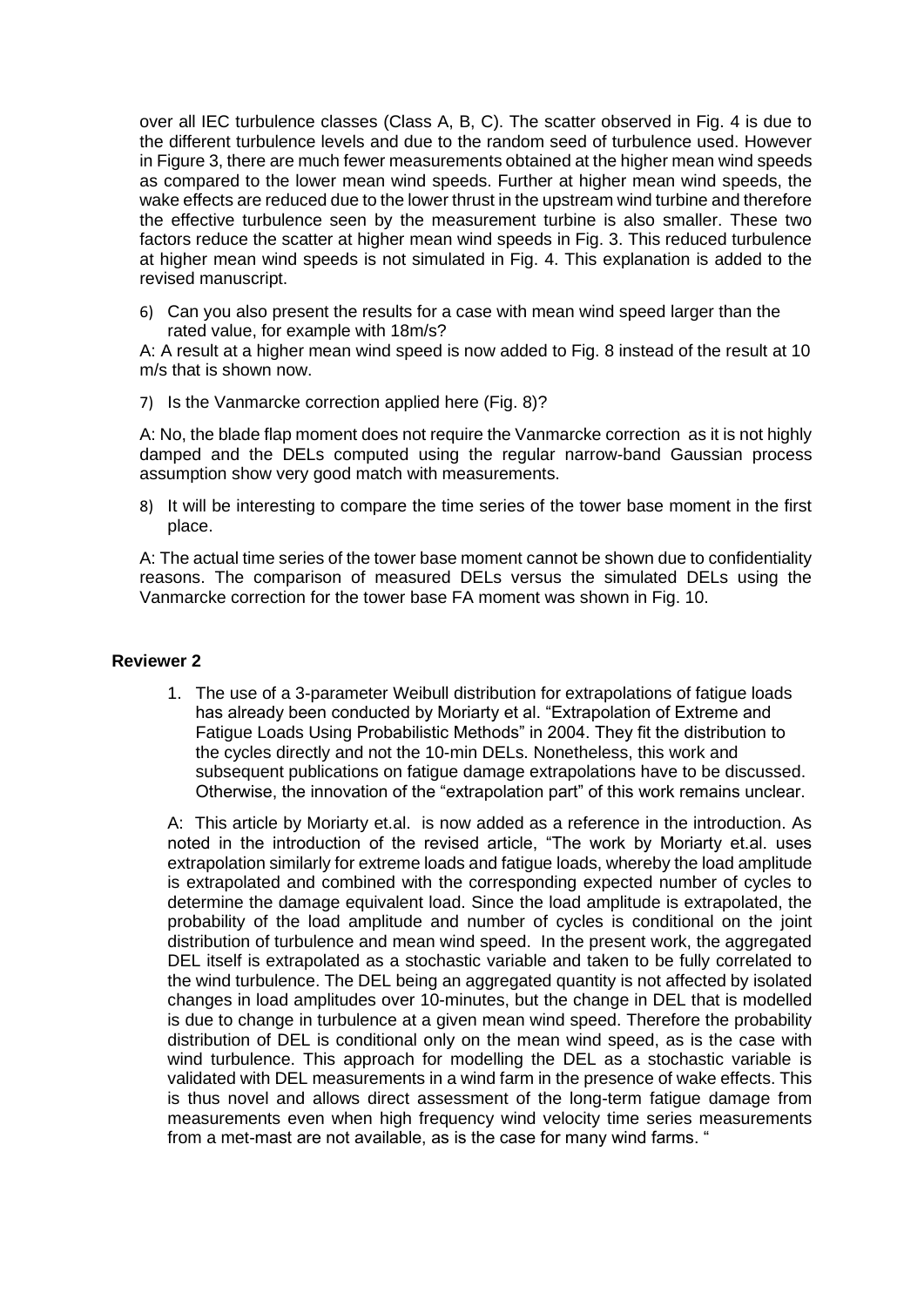2. For me, the relevance of 1-year extreme DELs (or even longer return periods) is not clear. Surely, high cycles tend to dominate the overall fatigue behaviour, especially for blades featuring a high material exponent m. Nonetheless, especially for steel components, a single high DEL is normally not design driving. For the overall fatigue, the sum of DELs ( $\Sigma DEL$  m) is important. Hence many medium DELs can be much more relevant compared to a single high DEL, if m is moderate. For example, in Fig. 5, the underestimation of DELs around 1 might lead to an underestimation of the overall DEL. Please, comment on this and show how good  $\sum DEL$  m is approximated. For blades with high m, I believe that this procedure will give accurate approximations for  $\sum E L$  m, but for steel components with low m, I doubt it.

A: The integrity of wind turbine structures is based on maintaining an annual reliability level in fatigue, which implies that the annual fatigue damage accumulation does not result in exceeding an annual probability of failure. The DEL is the physical equivalent of fatigue damage and therefore the probability of exceeding a DEL value over an year is proposed herein as a verification mechanism to maintain the desired annual reliability level. This is applicable for both blades and steel structures like towers. The method proposed here is applicable for any number of DELs from different load components that are strongly dependent on wind turbulence. While it is true that the influence of the tail region is greater for larger material exponents such as for blades, it is not negligible for towers. What is important in the long-term DEL estimation (whether one or several components) is that the magnitude of the DEL is bounded with increase in time and that the tail can be accurately represented, which is shown in Figure 5. As can be seen, the rate of increase of DEL reduces significantly with reduction in the probability of exceedance and asymptotically approaches the empirical distribution from the measured DELs. This implies that the desired annual or long-term probability of failure (Not exceeding a DEL target) can be actively measured. This explanation has been added to the revised paper in section 4.1.

3. The assumption that the underlying stochastic process is a Gaussian process is a strong assumption. It has to be justified somehow. For example, the variation in loads might change of time (no longer a stationary Gaussian process) or it is due to several superimposed effects (e.g., different Gaussian processes for different wind directions).

A: The validation of the simulated DELs shown in Fig. 8 and Fig. 10 (taken over a year) is the justification that the underlying process is Gaussian. This is also consistent with the assumption that the stochastic process of DELs is driven by wind turbulence, which is Gaussian at larger scales. While, the variation in loads can change over time, the DEL is an aggregated quantity over 10-minutes. Variations in loads or wind speed fluctuations within 10-minutes do not affect the DEL. It is the variation in wind turbulence (10-min std. deviation) over time that affects the DEL magnitude. While there may be different Gaussian processes in different wind directions, that would still allow the same methods shown in the article to be used in each wind direction bin.

4. Regarding the simulations, many information are missing. For example, in line 145- 150 or line 185- 189: how many simulations for the fitting?, what is changed (seed only or wind shear, turbulence intensity, etc. as well)?, settings of the aero-elastic model?

A: This information is now added in section 4.1. All 3 IEC wind turbulence classes, A, B and C are simulated and there are 12 simulations for each mean wind speed bin. The aeroelastic model uses the parameters of the actual 2.3 MW wind turbine with the DTU controller.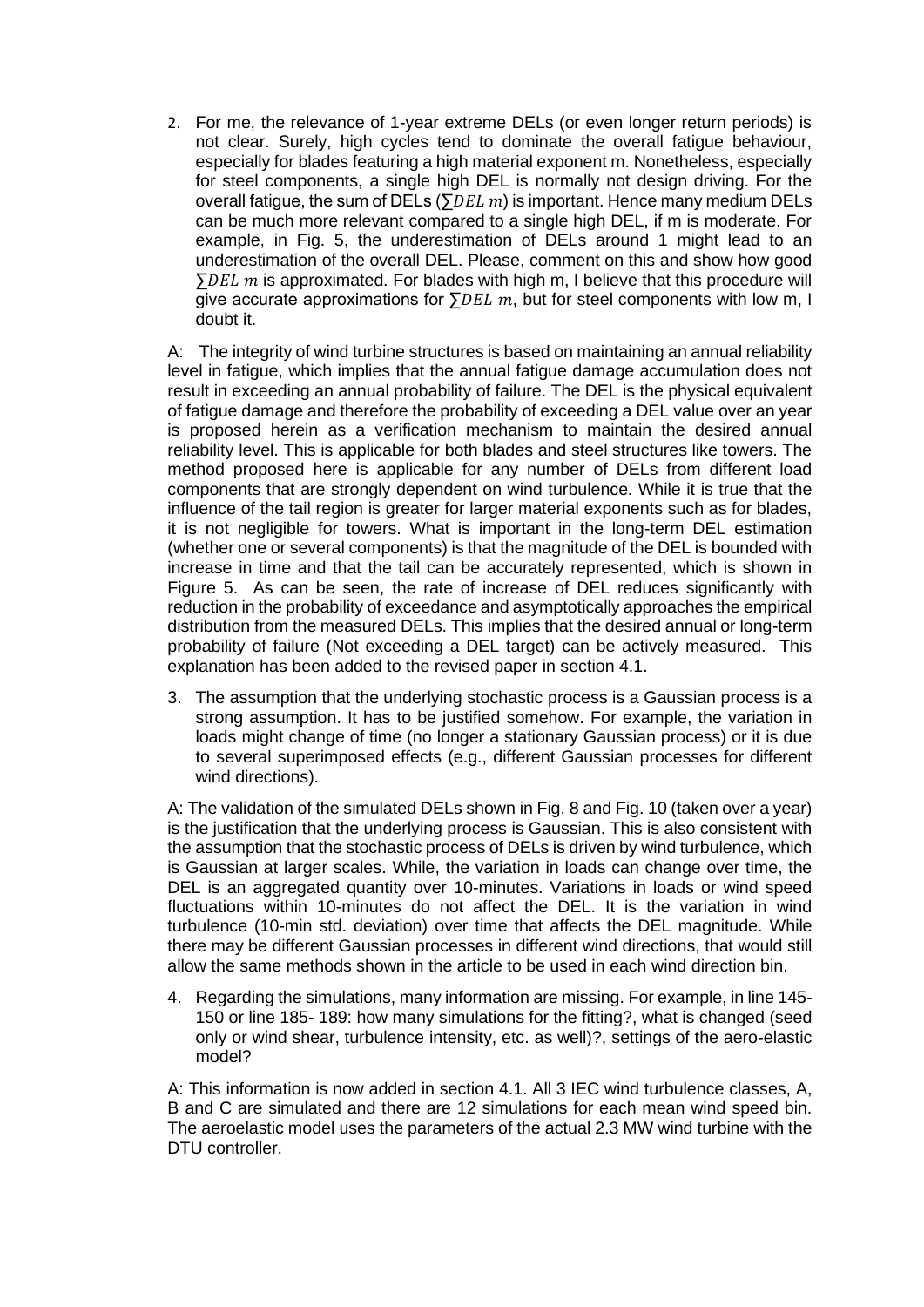5. L. 156 and Fig 3 and 4: You state that simulated DELs do not feature the same variations. However, if we look at Fig. 3 and 4, for some wind speeds (e.g. 23 m/s), the variation is even higher for simulation data. Hence, the "larger variation" for measurement data for medium wind speeds, which is visible in Fig. 3 and 4, could also be only due to more data points, i.e. visual effect. Please comment on this. It might also be useful to actually determine the variation (overall and for different wind speeds) by calculating mean values etc. This would exclude visual effects.

A: The coefficient of variation is mentioned in the figure caption of the revised article. Figure 3 shows the measured loads obtained at different measured wind conditions. Figure 4 shows the results of twelve aeroelastic simulations at each mean wind speed bin over all IEC turbulence classes (Class A, B, C). The scatter observed in Fig. 4 is due to the different turbulence levels and due to the random seed of turbulence used. In Figure 3, there are much fewer measurements obtained at the higher mean wind speeds above 14 m/s as compared to lower mean wind speeds. Further at higher mean wind speeds, the wake effects in the measurements are reduced due to the lower thrust on the upstream wind turbine and therefore the variation in turbulence seen by the measurement turbine is smaller at higher mean wind speeds. This reduced turbulence at higher mean wind speeds is not simulated in Fig. 4 and the variation at higher wind speeds is consequently high. This explanation is added to the revised manuscript.

6. If I understand it correctly, GPA is mainly relevant, if load measurements are available, but neither times series nor cycle counts are stored, but only mean, max/min, and std. values are stored. If this is the case, this has to be stated more clearly in the abstract and/or introduction. This is a strong limitation and makes the approach much less relevant. In most cases, either no load measurements at all are available or time series are available.

A: This is already stated clearly in the introduction on page 2 of the original manuscript. There are several wind farms where only 10-minute statistics are available, even of loads, especially if the measurements cover several years. Even if time series measurements of loads are available for a year or two in the past, it would be productive to forecast fatigue damage from this to present time periods, knowing present 10-minute SCADA measurement statistics ( wind speed, turbulence, power, etc.). Such a forecast requires the DEL to be computed for various periods with known 10-minute operating statistics. This can be achieved computationally fast, if the DEL can be processed without the need to generate load time series, but directly use 10-minute load statistics. Hence this is not a limitation of the approach, but a significant computational advantage.

7. L. 227: For me, it is not really clear how you determine the DEL using Eq. 4-7. Some more details would be nice, e.g. how exactly do you determine  $\sigma L$ ?

A: As explained in point 6 above, the  $\sigma L$  is obtained from the load measurements in the paper. It can also be taken as any realistic 10-minute standard deviation of loads based on experience. It is also required to know the maximum and minimum load over 10 minutes. Then as stated in lines 119-121 of the original paper, these 10-minute statistics can be used to determine the level crossings of a random Gaussian process. Using several load level bins, the number of cycles of crossing of each load level can be determined, from which the DEL is determined.

- 8. Minor points:
- 1) Citations for Eq. 2 and 4 would be nice.
- A: This is provided in the revised manuscript
- 2) L. 115: What value is used for  $\alpha$  in this work?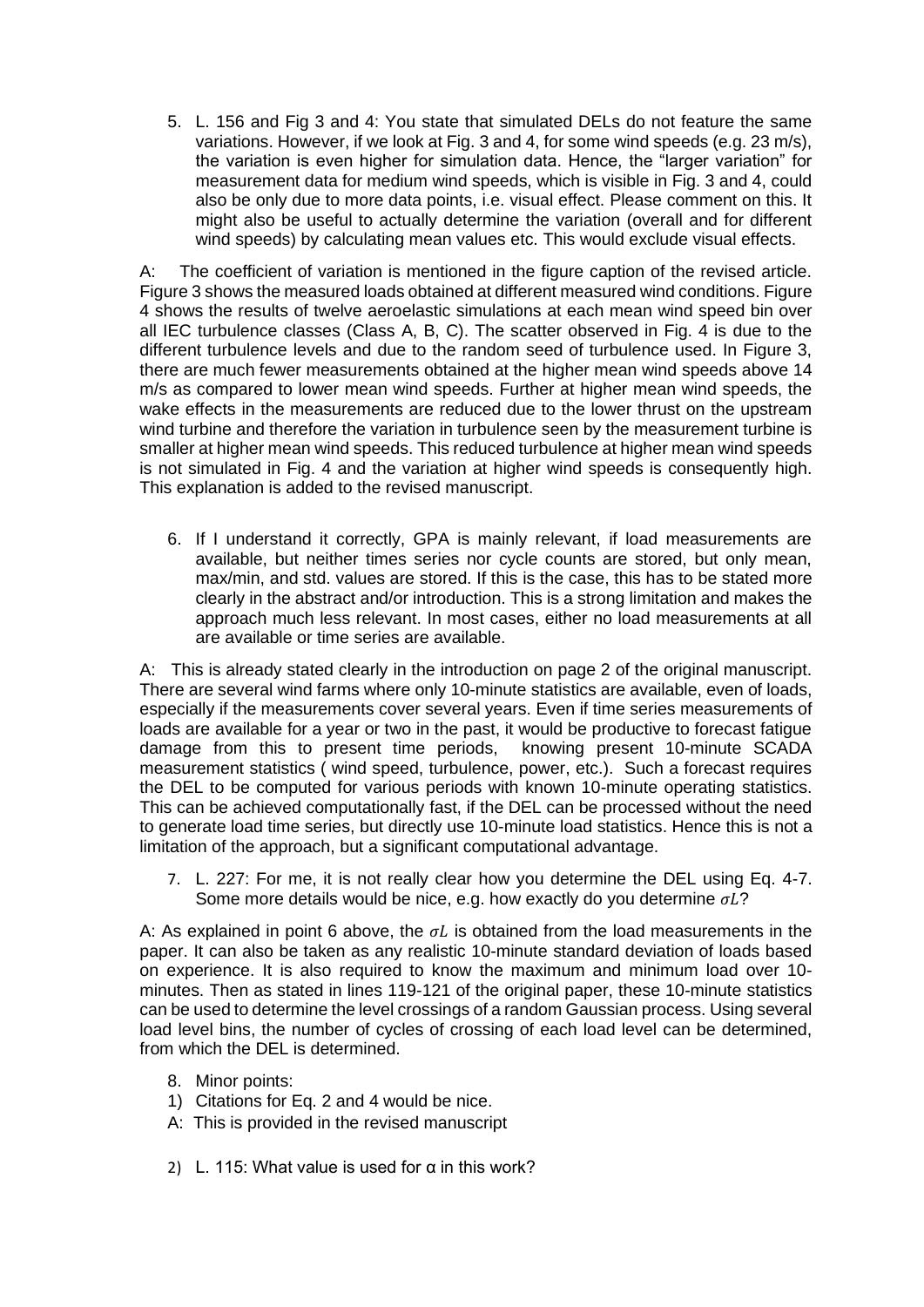A: As mentioned in page 4,  $\alpha$  is taken to approach unity. So a value close to 1, such as 0.99 is used in the study.

3) L. 130: The assumption of using a 3-parameter Weibull distribution has to be justified.

A: The one-year return value of a stochastic process can be described by a probabilistic distribution such as a 3-parameter Weibull distribution that is able to capture the tail of the stochastic process. Also as mentioned in page 5, the reference Hoole et. al. have showed that fatigue life can be well represented by using a 3 parameter Weibull distribution.

4) L. 132: Additional explanations regarding the fitting process are required. If I am correct, Hoole et al. (2019) do not use suggest this method for the fitting itself, but for validation purposes. Moreover, in Section 4.1, you also state that you use the median rank for the validation. Hence, the question how you conduct the fitting itself arises.

A: The median rank is the empirical distribution. The explanation for fitting the 3-parameter Weibull distribution is further detailed in the revised manuscript in page 9 in "The measured turbulence variation at each mean wind speed is divided into 50 bins and one 10-minute DEL is taken from each bin to compute the median rank to which the 3-parameter Weibull distribution is fit. This distribution is extrapolated to the oneyear exceedance level for each mean wind speed and compared with the empirical distribution using all measured DEL points over one year at that mean wind speed."

- 5) Eq. 8: I think, the equation is incorrect. The outer brackets have to be removed.'
- A: Thanks for pointing this out. The outer bracket is removed.
- 6) L. 147: Why does Fig. 1 show that the "extrapolation is stable". The figure shows a fitted distribution. This has to be smooth. Either more information are needed or the statement should be reformulated.

A: The extrapolated distribution must asymptotically converge to a load value as the probability of exceedance approaches zero. This can be seen happening in Fig. 1. Under unstable extrapolation, the extrapolation results in a turning point, whereby after a certain probability, the extrapolated probability of exceedance starts to increase. This does not happen in Fig. 1 up to 1e-15, which is low enough to be zero for practical relevance. Therefore it is stated that the extrapolation is stable. This explanation is added to the revised manuscript.

- 7) Fig. 2: Please indicate the investigated turbine. A: This is a 2.3 MW wind turbine, which is indicated in the revised article.
- 8) L. 170-172: Can you somehow show that the blade root moment is narrow band and the tower moment is very narrow band? Otherwise, the assumption remains mainly unjustified again.

A: This implies that the energy in the spectrum at the first natural frequency is significantly low for the tower base fore-aft moment. A sentence clarifying this is also added to section 4.2. The spectrum of blade flap moment and tower base moment without marked frequencies is shown in the revised manuscript, as requested, which shows that the first peak in the tower fore-aft moment spectrum is much lower than the corresponding peak in the blade flap moment spectrum. This is due to the influence of the strong damping in the tower moment signal.

9) L. 195: Why am I interested in extreme DELs and not aggregated DELs (cf. major point 2)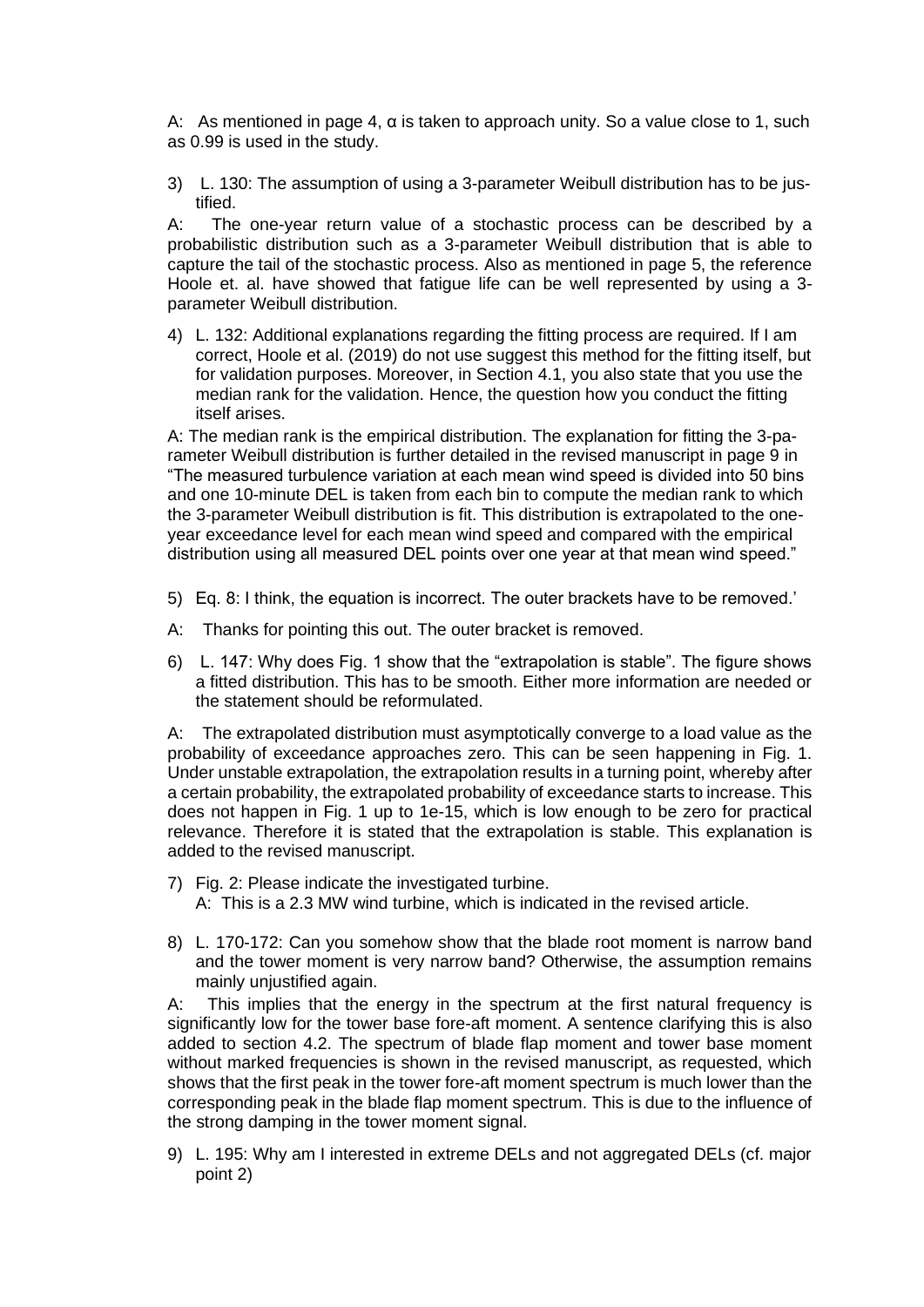A: As shown in Fig. 3, the aggregated DEL has a high variation, which is correlated to the wind turbulence. As explained in the introduction of the paper, the wind turbine design uses aggregated DELs computed at the 90% quantile of turbulence, and requires that the annual reliability index in fatigue is greater than a design target (usually 3.3). This implies that the probability of the aggregated DELs exceeding a target value needs to be assessed. A procedure to assess this probability of the aggregated DEL exceeding a target DEL (herein taken as the one-year DEL value) is proposed here and this one-year DEL can be termed the extreme value of the DEL. It has nothing to do with extreme loads. A sentence to this effect is added in section 4 of the revised paper.

10) L. 198: How many measurements are a "small sample"?

A: 50 points are considered, each at different turbulence levels per mean wind speed bin.

- 11) L. 198: "over all turbulence levels": How do you guarantee that all turbulence levels are covered? Moreover, is it realistic that measurement data is available for all turbulence levels, if you state previously that you only use a "small sample"? A: The measurements are over a year. Hence all turbulence levels encountered in a year are considered. The turbulence is binned into 50 levels and one DEL measurement is taken from each turbulence bin to fit the 3-parameter Weibull distribution.
- 12) L. 205: This procedure of weighting gives you somehow a maximum lifetime DEL. However, this is not directly correlated with the lifetime (cf. major point 2)

The DEL is correlated to the lifetime of the structure and all wind farm designs require that the site specific DEL is lower than the design DEL for the lifetime of the wind turbine. This assessment is made deterministically in practise, but a better probabilistic procedure to quantify the margins in the DELs is proposed in this paper.

- 13) Fig. 5 and 6: The difference of these two figures is not clear to me. Is Fig. 6a just an extension of Fig. 5 for more wind speeds?
- A: That is correct.
- 14) Fig. 6: A legend for the wind speeds would be nice
- A: This is added in the caption of the figure in the revised paper.
- 15) Fig. 6 and l. 210: I cannot really see that there is a good fit. Perhaps zoom in; make clear which measurement data corresponds to which extrapolations; reduce the number of curves in the plot; etc.

A: This is the reason Fig. 5 is shown at two of the mean wind speeds (zoomed to cover only up to the one-year probability of exceedance), so that it can be seen that the one year DEL level is correctly captured with the extrapolation method. The same is shown over more mean wind speeds and to a lower probability of exceedance level in Fig. 6.

16) L. 229-231: You propose that simulation data can be used to determine the required data for GPA. However, details regarding the precise approach are missing, e.g., how much simulation data is required. Moreover, the question arises, whether this leads to a better extrapolation compared to the direct fit of a Weibull distribution to simulation data. Only if this is the case, the use of GPA in combination with simulation data is useful.

A: It is meant that aeroelastic simulation can be used to determine a range of applicable mean, std. deviations and minimum/maximum values of the load levels. The